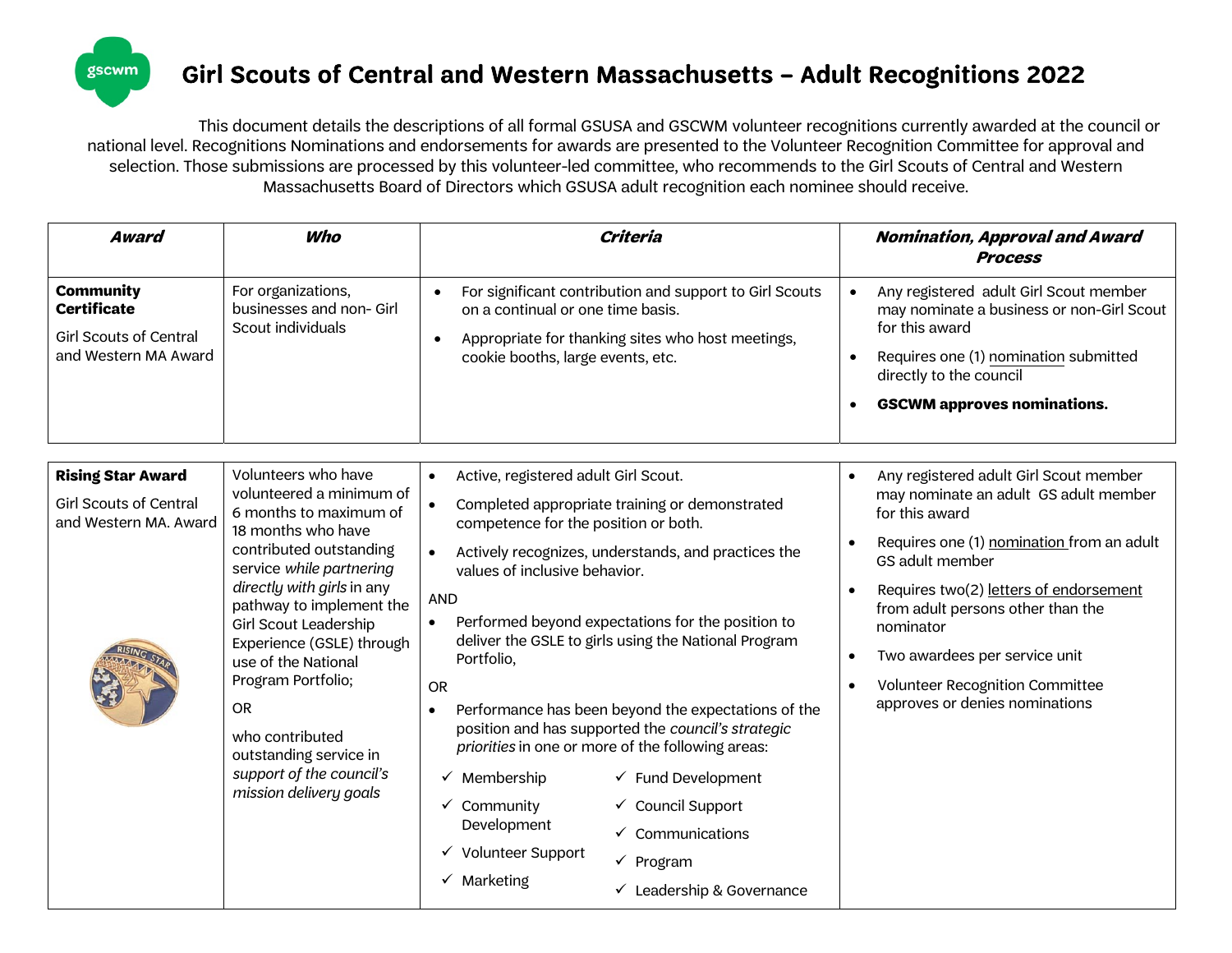| <b>Ever-Green Award</b><br><b>Girl Scouts of Central</b><br>and Western MA.<br>Award<br><b>GSCWM</b><br><b>Ever-Green</b><br><b>AWARD</b> | Volunteer who has<br>previously been awarded<br>the Appreciation Pin for<br>giving exemplary service<br>in support of the GSLE<br>which has had continuous<br>measurable impact on at<br>least one geographic area<br>of service.                                                                                                                              | At least 5 years or more must have passed from<br>having been previously awarded the GSUSA<br>Appreciation Pin.<br>Active, registered adult Girl Scout.<br>$\bullet$<br>Actively recognizes, understands, and practices the<br>values of inclusive behavior.<br>The service performed by the nominee has remained<br>$\bullet$<br>above and beyond the expectations for the position<br>held and has continued to help the council reach and<br>surpass its strategic priorities in one geographic area<br>of service.<br>Supports the delivery of the Girl Scout Leadership<br>$\bullet$<br>Experience (GSLE).                                                                                                                                                                                                                                                                         | Any registered adult Girl Scout member<br>$\bullet$<br>may nominate an adult GS adult member<br>for this award<br>Requires one (1) nomination from an adult<br>GS adult member<br>Requires three (3) letters of endorsement<br>from adult persons other than the<br>nominator<br>Volunteer Recognition Committee<br>approves or denies nominations                                                            |
|-------------------------------------------------------------------------------------------------------------------------------------------|----------------------------------------------------------------------------------------------------------------------------------------------------------------------------------------------------------------------------------------------------------------------------------------------------------------------------------------------------------------|-----------------------------------------------------------------------------------------------------------------------------------------------------------------------------------------------------------------------------------------------------------------------------------------------------------------------------------------------------------------------------------------------------------------------------------------------------------------------------------------------------------------------------------------------------------------------------------------------------------------------------------------------------------------------------------------------------------------------------------------------------------------------------------------------------------------------------------------------------------------------------------------|---------------------------------------------------------------------------------------------------------------------------------------------------------------------------------------------------------------------------------------------------------------------------------------------------------------------------------------------------------------------------------------------------------------|
| <b>Volunteer of</b><br><b>Excellence</b><br>Girl Scouts of the USA<br>Award                                                               | Volunteers who have<br>contributed outstanding<br>service while partnering<br>directly with girls in any<br>pathway to implement the<br><b>Girl Scout Leadership</b><br>Experience (GSLE) through<br>use of the National<br>Program Portfolio;<br><b>OR</b><br>who contributed<br>outstanding service in<br>support of the council's<br>mission delivery goals | Active, registered adult Girl Scout.<br>$\bullet$<br>Completed appropriate training or demonstrated<br>$\bullet$<br>competence for the position or both.<br>Actively recognizes, understands, and practices the<br>values of inclusive behavior.<br><b>AND</b><br>Performed beyond expectations for the position to<br>$\bullet$<br>deliver the GSLE to girls using the National Program<br>Portfolio,<br><b>OR</b><br>Performance has been beyond the expectations of the<br>$\bullet$<br>position and has supported the council's strategic<br>priorities in one or more of the following areas:<br>$\checkmark$ Membership<br>$\checkmark$ Fund Development<br>$\checkmark$ Community<br>✓ Council Support<br>Development<br>$\checkmark$ Communications<br>$\checkmark$ Volunteer Support<br>$\checkmark$ Program<br>$\checkmark$ Marketing<br>$\checkmark$ Leadership & Governance | Any registered adult Girl Scout member<br>$\bullet$<br>may nominate an adult GS adult member<br>for this award<br>Requires one (1) nomination from an adult<br>GS adult member<br>Requires two (2) letters of endorsement<br>from adult persons other than the<br>nominator<br>Board of Directors approves or denies<br>nominations based on the<br>recommendations of the Volunteer<br>Recognition Committee |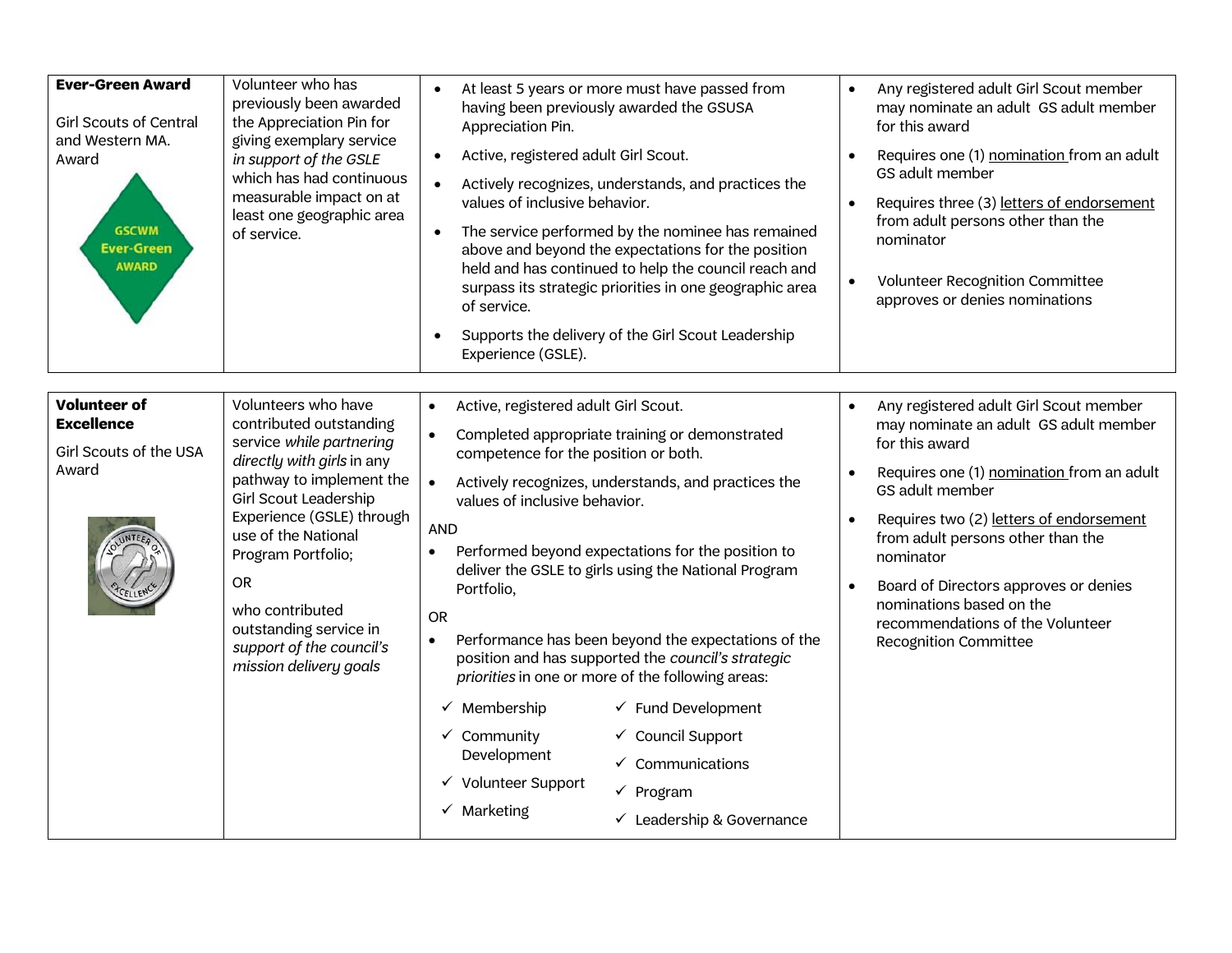| <b>Appreciation Pin</b><br>Girl Scouts of the USA<br>Award | Volunteer giving<br>exemplary service in<br>support of the GSLE which<br>has had measurable<br>impact on at least one<br>geographic area of service     | • Active, registered adult Girl Scout.<br>Actively recognizes, understands, and practices the<br>values of inclusive behavior.<br>• The service performed by the nominee is above and<br>beyond the expectations for the position held, and has<br>helped the council reach and surpass its strategic<br>priorities in one geographic area of service.<br>Supports the delivery of the Girl Scout Leadership<br>Experience (GSLE).                    | Any registered adult Girl Scout member<br>may nominate a GS adult member for this<br>award<br>Requires one (1) nomination from an adult<br>GS adult member<br>Requires three (3) letters of endorsement<br>$\bullet$<br>from adult persons other than the<br>nominator<br>Board of Directors approves or denies<br>nominations based on the<br>recommendations of the Volunteer<br>Recognition Committee                                 |
|------------------------------------------------------------|---------------------------------------------------------------------------------------------------------------------------------------------------------|-------------------------------------------------------------------------------------------------------------------------------------------------------------------------------------------------------------------------------------------------------------------------------------------------------------------------------------------------------------------------------------------------------------------------------------------------------|------------------------------------------------------------------------------------------------------------------------------------------------------------------------------------------------------------------------------------------------------------------------------------------------------------------------------------------------------------------------------------------------------------------------------------------|
| <b>Honor Pin</b><br>Girl Scouts of the USA<br>Award        | Volunteer giving<br>exemplary service in<br>support of the GSLE which<br>has had measurable<br>impact on at least two<br>geographic areas of<br>service | Active, registered adult Girl Scout.<br>$\bullet$<br>Actively recognizes, understand, and practice the values<br>of inclusive behavior.<br>• The service performed by the nominee is above and<br>beyond the expectations for the positions held, and has<br>helped the council reach and surpass its strategic<br>priorities in two or more geographic areas of service.<br>Supports the delivery of the Girl Scout Leadership<br>Experience (GSLE). | Any registered adult Girl Scout member<br>$\bullet$<br>may nominate a GS adult member for this<br>award<br>Requires one (1) nomination from an adult<br>GS adult member<br>Requires three(3) letters of endorsement<br>$\bullet$<br>from adult persons other than the<br>nominator<br>Board of Directors approves or denies<br>$\bullet$<br>nominations based on the<br>recommendations of the Volunteer<br><b>Recognition Committee</b> |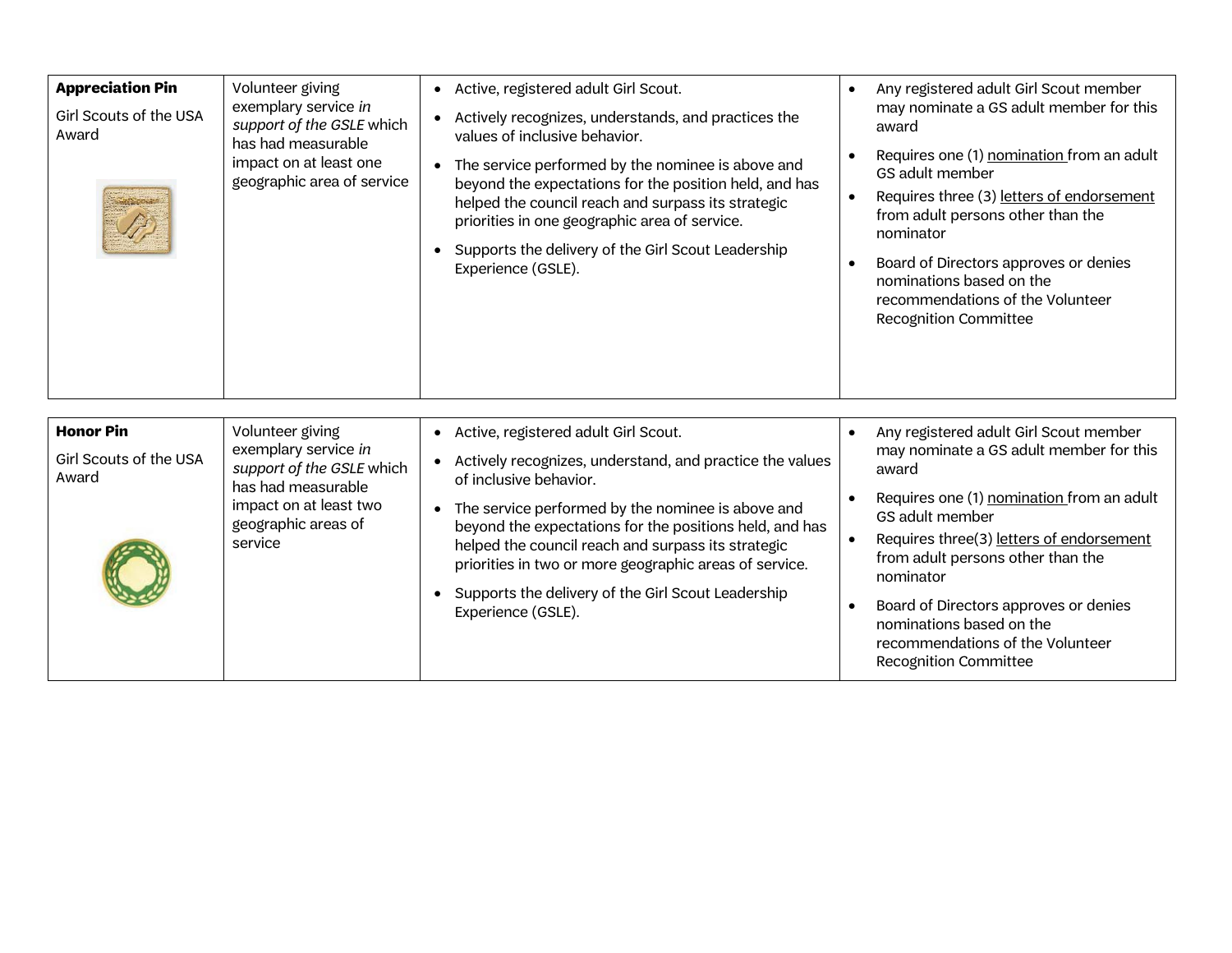| <b>Thanks Badge</b><br>Girl Scouts of the USA<br>Award    | Volunteer whose ongoing<br>commitment, leadership,<br>and service have had an<br>exceptional, measurable<br>impact on meeting the<br>mission-delivery goals and<br>priorities of the entire<br>council or the entire Girl<br>Scout Movement. | • Active, registered adult Girl Scout.<br>• Actively recognizes, understand, and practice the values<br>of inclusive behavior.<br>• The outstanding service performed by the nominee<br>resulted in outcomes that benefitted the total council or<br>the entire Girl Scout organization, and is so significantly<br>above and beyond the call of duty that no other award<br>would be appropriate.<br>• Supports the delivery of the Girl Scout Leadership<br>Experience | Any registered adult Girl Scout member<br>$\bullet$<br>may nominate a GS adult member for this<br>award<br>Service is so significant that no other<br>award seems appropriate<br>Requires one (1) nomination<br>$\bullet$<br>Requires four (4) letters of endorsement<br>$\bullet$<br>from adult persons other than the<br>nominator<br>Board of Directors approves or denies<br>$\bullet$<br>nominations based on the<br>recommendations of the Volunteer<br>Recognition Committee |
|-----------------------------------------------------------|----------------------------------------------------------------------------------------------------------------------------------------------------------------------------------------------------------------------------------------------|--------------------------------------------------------------------------------------------------------------------------------------------------------------------------------------------------------------------------------------------------------------------------------------------------------------------------------------------------------------------------------------------------------------------------------------------------------------------------|-------------------------------------------------------------------------------------------------------------------------------------------------------------------------------------------------------------------------------------------------------------------------------------------------------------------------------------------------------------------------------------------------------------------------------------------------------------------------------------|
| <b>Thanks Badge II</b><br>Girl Scouts of the USA<br>Award | <b>Previous Thanks Badge</b><br>recipient who has<br>continued to provide<br>exemplary service in a<br>leadership role, resulting<br>in a measurable impact<br>that benefits the entire<br>council or the entire Girl<br>Scout Movement.     | The nominee is an active, registered adult Girl Scout.<br>$\bullet$<br>The nominee has received the Thanks Badge.<br>Since receipt of the Thanks Badge, the nominee has<br>$\bullet$<br>provided outstanding service in a leadership role<br>resulting in outcomes that benefitted the entire council<br>or the entire Girl Scout organization, and is so<br>significantly above and beyond the call of duty that no<br>other award would be appropriate.                | Any registered adult Girl Scout member<br>$\bullet$<br>may nominate a GS adult member for this<br>award<br>Requires one (1) nomination<br>Requires four (4) letters of endorsement<br>$\bullet$<br>from adult persons other than the<br>nominator<br>Board of Directors approves or denies<br>$\bullet$<br>nominations based on the<br>recommendations of the Volunteer<br>Recognition Committee                                                                                    |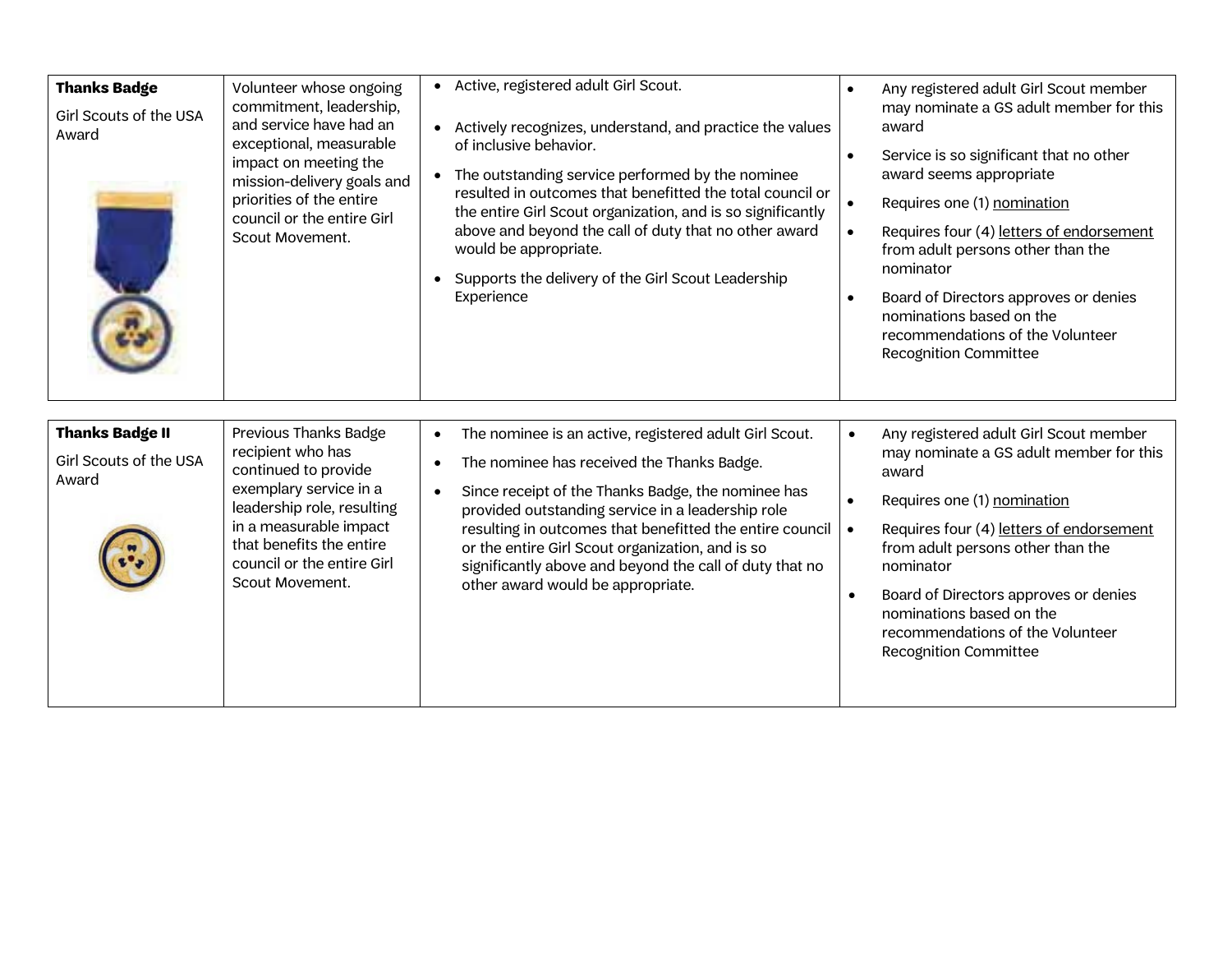| <b>Membership Numeral</b><br><b>Guard</b> | Recognizes years of<br>membership in any Girl<br>Scout council. Recognizes<br>the total years of<br>membership by adults,<br>including girl and adult<br>years at five year intervals. | Registered Adult Girl Scout<br>$\bullet$ | Any registered adult Girl Scout member<br>may submit a Membership Anniversary<br>Request for an adult Girl Scout member<br>Service Unit team representatives (i.e.<br>registrar) are encouraged to submit a<br>request for the Membership Numeral<br>Guard for active volunteers within their<br>service units |
|-------------------------------------------|----------------------------------------------------------------------------------------------------------------------------------------------------------------------------------------|------------------------------------------|----------------------------------------------------------------------------------------------------------------------------------------------------------------------------------------------------------------------------------------------------------------------------------------------------------------|
|                                           |                                                                                                                                                                                        |                                          | Requires one request                                                                                                                                                                                                                                                                                           |
|                                           |                                                                                                                                                                                        |                                          | Girl Scout adults who have reached<br>milestones in membership of 20 years or<br>more (20, 25, 30, 35, etc.) will be presented<br>with a pin at the council's recognition<br>event.                                                                                                                            |
|                                           |                                                                                                                                                                                        |                                          | Adults who have been members for 5, 10,<br>and 15 years will receive mention in the<br>council's recognition event program and a<br>certificate. Pins for these anniversaries<br>may be purchased via council service<br>centers.                                                                              |
|                                           |                                                                                                                                                                                        |                                          |                                                                                                                                                                                                                                                                                                                |